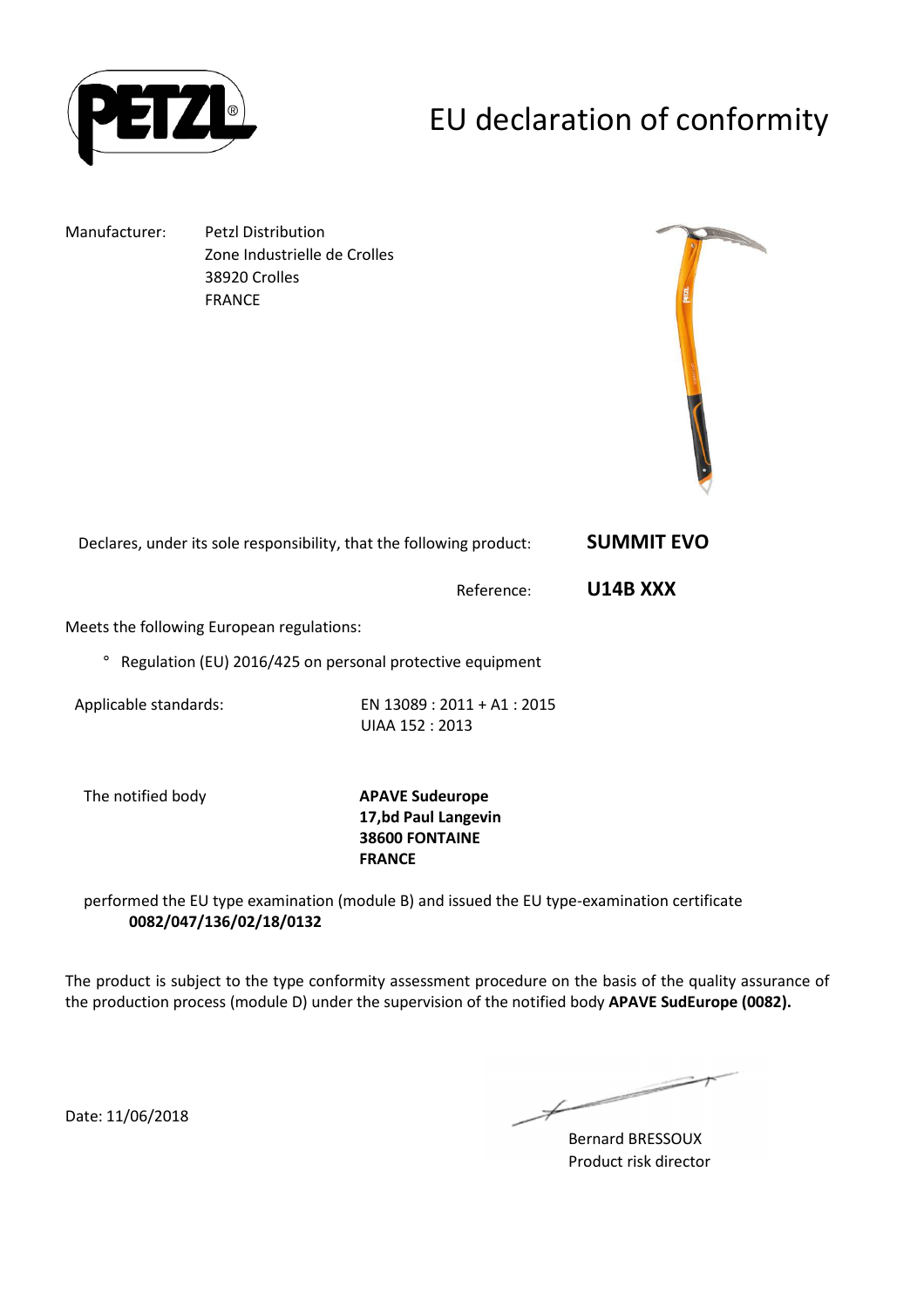

### Déclaration UE de conformité

Le fabricant: Petzl Distribution Zone Industrielle de Crolles 38920 Crolles FRANCE



| Déclare sous sa seule responsabilité que le produit suivant: | <b>SUMMIT EVO</b> |
|--------------------------------------------------------------|-------------------|
|--------------------------------------------------------------|-------------------|

Référence: **U14B XXX** 

Est conforme aux réglementations européennes suivantes:

° Règlement (UE) 2016/425 relatif aux équipements de protection individuelle.

Normes appliquées: EN 13089 : 2011 + A1 : 2015 UIAA 152 : 2013

L'organisme notifié **APAVE Sudeurope**

**17,bd Paul Langevin 38600 FONTAINE FRANCE**

a effectué l'examen UE de type (module B) et a établi l'attestation d'examen UE de type **0082/047/136/02/18/0132**

Le produit est soumis à la procédure d'évaluation de la conformité au type sur la base de l'assurance de la qualité du mode de production (module D) sous la surveillance de l'organisme notifié **APAVE SudEurope (0082).**

Date: 11/06/2018

Bernard BRESSOUX Directeur risque produit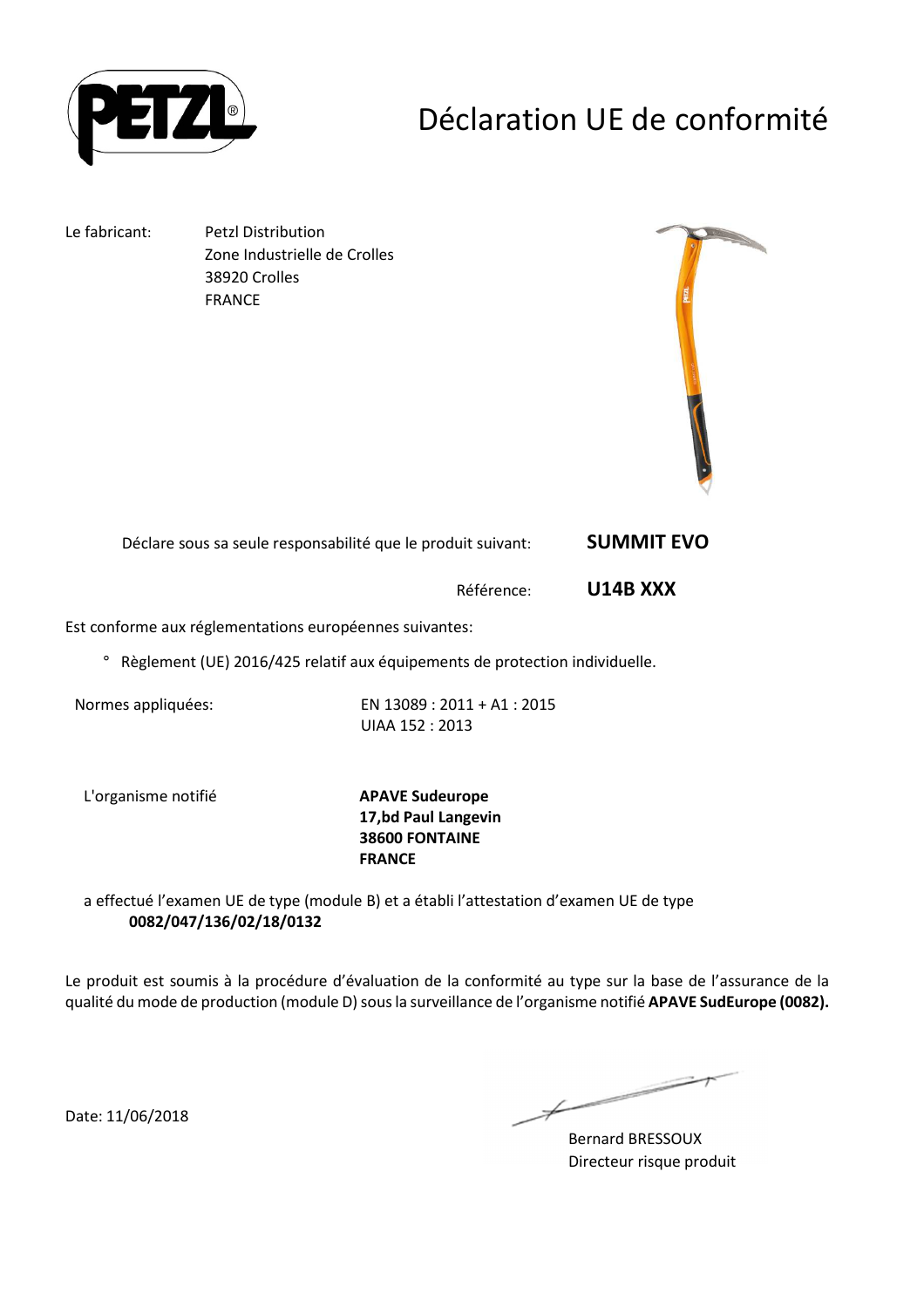

### EU-Konformitätserklärung

Der Hersteller: Petzl Distribution Zone Industrielle de Crolles 38920 Crolles FRANCE



| Erklärt in alleiniger Verantwortung, dass folgendes Produkt: | <b>SUMMIT EVO</b> |
|--------------------------------------------------------------|-------------------|
|--------------------------------------------------------------|-------------------|

Referenz: **U14B XXX** 

Folgende europäische Vorschriften erfüllt:

° Verordnung (EU) 2016/425 über persönliche Schutzausrüstungen

Angewandte Normen: EN 13089 : 2011 + A1 : 2015 UIAA 152 : 2013

Die benannte Stelle **APAVE Sudeurope**

**17,bd Paul Langevin 38600 FONTAINE FRANCE**

hat die EU-Baumusterprüfung (Modul B) durchgeführt und die EU-Baumusterprüfbescheinigung ausgestellt **0082/047/136/02/18/0132**

Das Produkt wird dem Bewertungsverfahren hinsichtlich der Konformität mit dem Baumuster auf der Grundlage einer Qualitätssicherung bezogen auf den Produktionsprozess (Modul D) unter Aufsicht der benannten Stelle unterzogen **APAVE SudEurope (0082).**

 $\overline{\phantom{a}}$ and the same of the contract of the contract of the contract of the contract of the contract of the contract of the contract of the contract of the contract of the contract of the contract of the contract of the contract o  $\not\!\!\!/-$ 

Bernard BRESSOUX Leiter Produktrisiko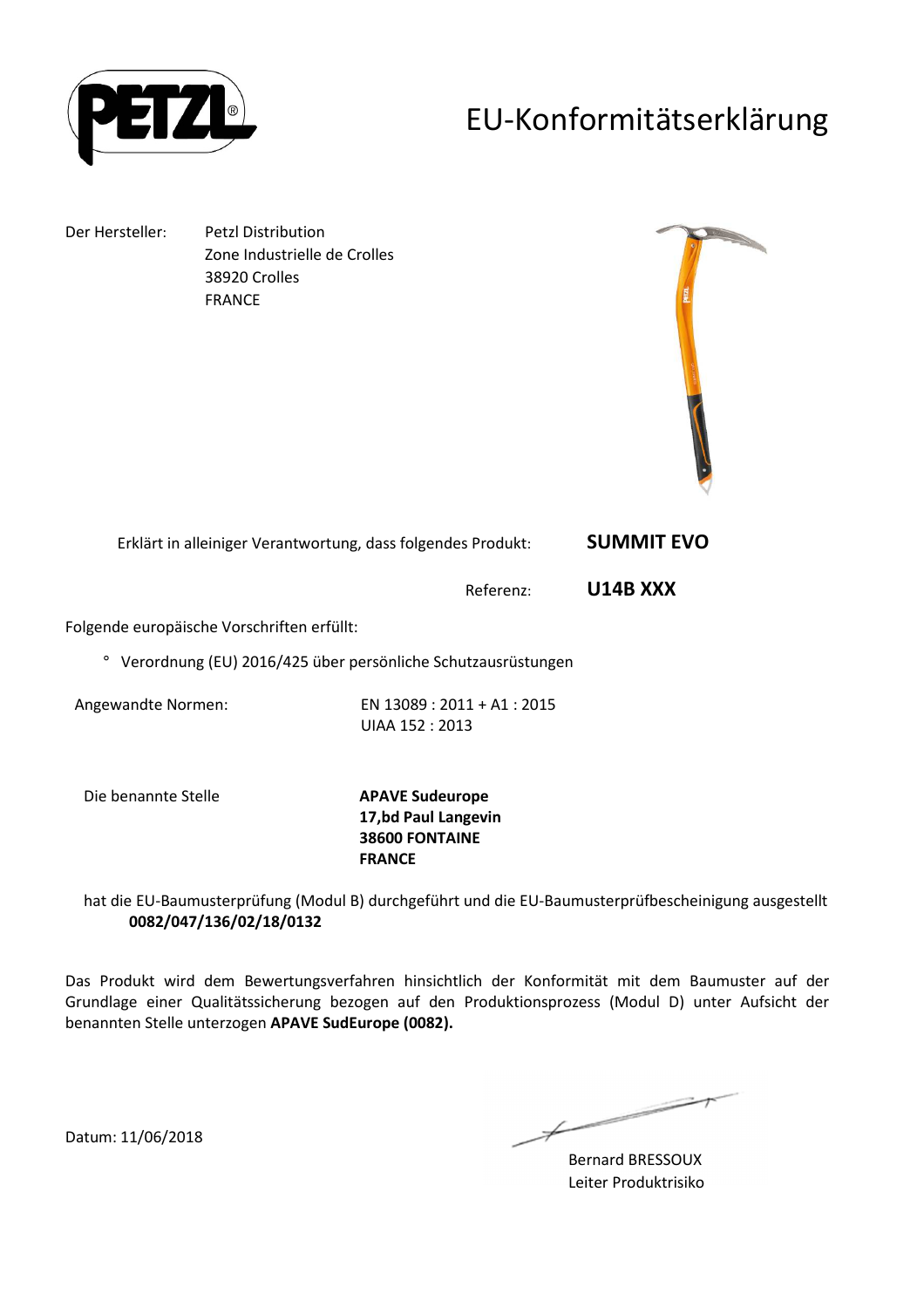

# Dichiarazione di conformità UE

Il fabbricante: Petzl Distribution Zone Industrielle de Crolles 38920 Crolles FRANCE



Dichiara sotto la sua esclusiva responsabilità che il seguente prodotto: **SUMMIT EVO** 

Codice: **U14B XXX** 

È conforme alle seguenti normative europee:

° Regolamento (UE) 2016/425 sui dispositivi di protezione individuale

Norme applicate: EN 13089 : 2011 + A1 : 2015 UIAA 152 : 2013

L'organismo notificato **APAVE Sudeurope**

**17,bd Paul Langevin 38600 FONTAINE FRANCE**

ha svolto l'esame UE del tipo (modulo B) e ha rilasciato il certificato di esame UE del tipo **0082/047/136/02/18/0132**

Il prodotto è oggetto della procedura di valutazione della conformità al tipo basata sulla garanzia di qualità del processo di produzione (modulo D) sotto la sorveglianza dell'organismo notificato **APAVE SudEurope (0082).**

Data: 11/06/2018

Bernard BRESSOUX Direttore del rischio di prodotto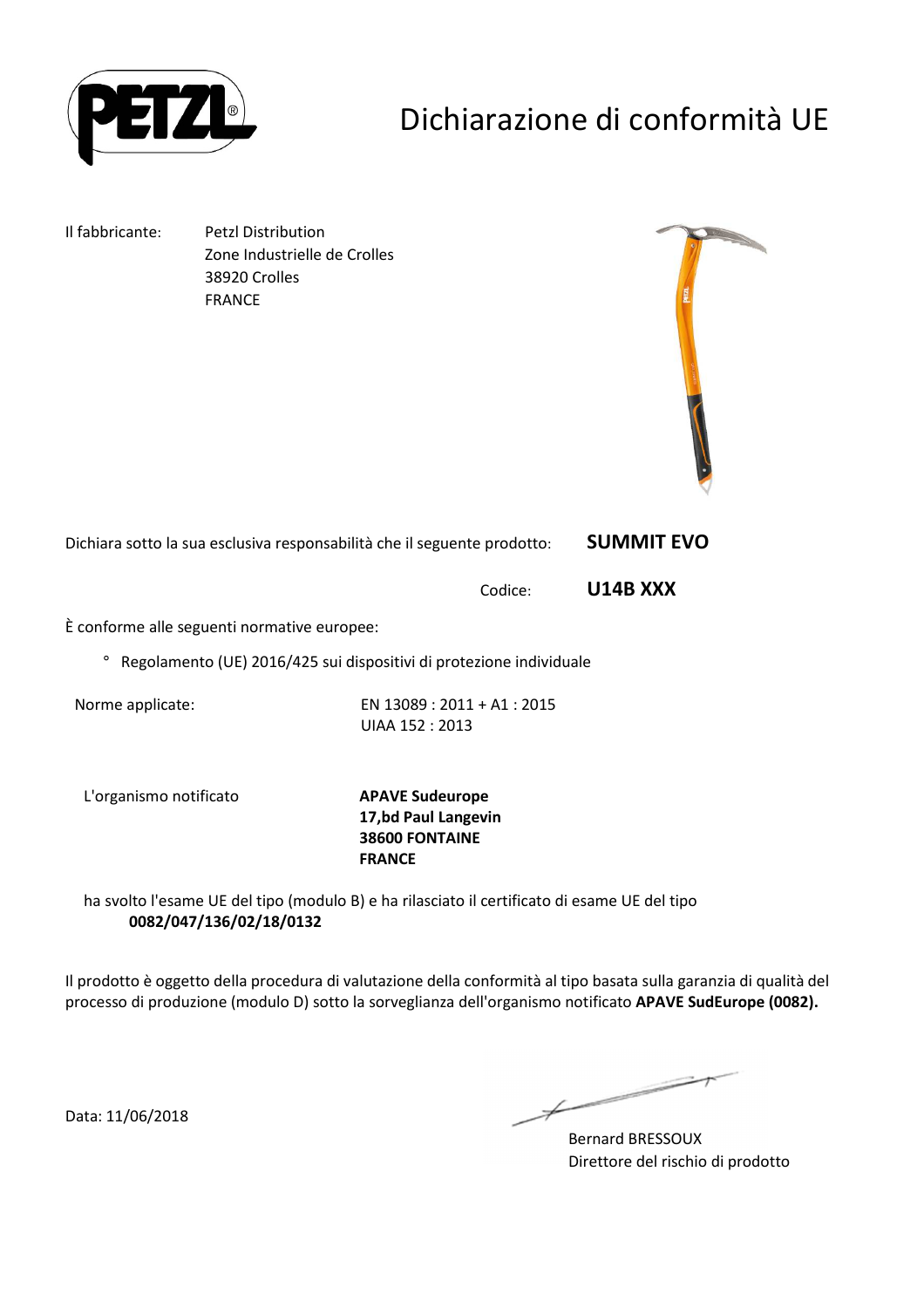

## Declaración de conformidad UE

El fabricante: Petzl Distribution Zone Industrielle de Crolles 38920 Crolles FRANCE



Declara bajo su única responsabilidad que el producto siguiente: **SUMMIT EVO** 

Referencia: **U14B XXX** 

Es conforme con la siguiente legislación europea:

° Reglamento (UE) 2016/425 relativo a los equipos de protección individual

Normas aplicadas: EN 13089 : 2011 + A1 : 2015 UIAA 152 : 2013

El organismo notificado **APAVE Sudeurope**

**17,bd Paul Langevin 38600 FONTAINE FRANCE**

ha efectuado el examen UE de tipo (módulo B) y ha expedido el certificado de examen UE de tipo **0082/047/136/02/18/0132**

El producto está sometido al procedimiento de evaluación de la conformidad con el tipo basada en el aseguramiento de la calidad del proceso de producción (módulo D) bajo la supervisión del organismo notificado **APAVE SudEurope (0082).**

> **Contract Contract Contract Contract Contract Contract Contract Contract Contract Contract Contract Contract Contract Contract Contract Contract Contract Contract Contract Contract Contract Contract Contract Contract Contr**  $\not\hspace{-1.2mm}$

Bernard BRESSOUX Director del riesgo del producto

Fecha: 11/06/2018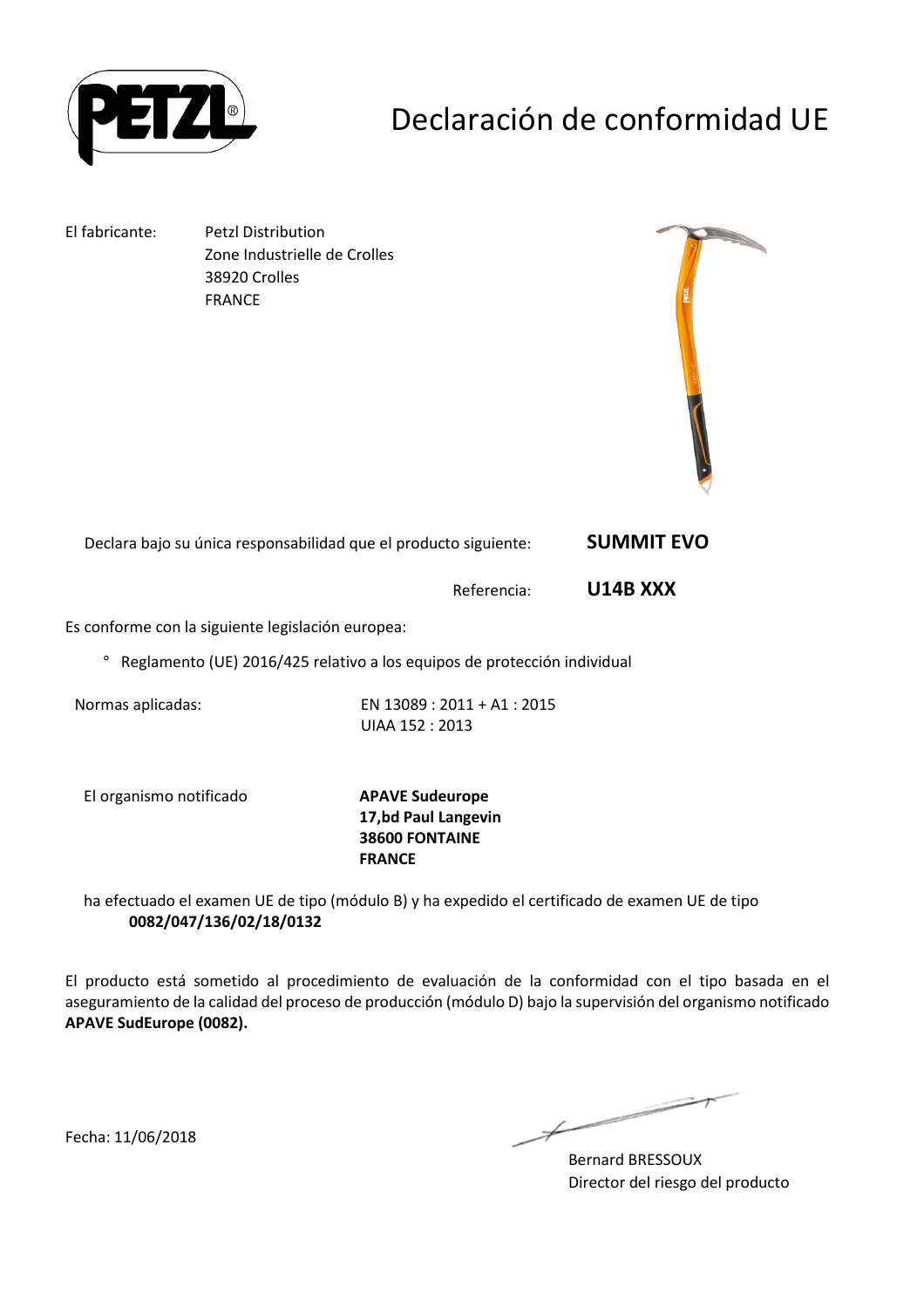

## Declaração UE de conformidade

O Fabricante: Petzl Distribution Zone Industrielle de Crolles 38920 Crolles FRANCE



Declara sob sua exclusiva responsabilidade que o seguinte produto: **SUMMIT EVO** 

Referência: **U14B XXX** 

Está em conformidade com a legislação europeia seguinte:

° Regulamento (UE) 2016/425 relativo aos equipamentos de proteção individual

Normas aplicadas: EN 13089 : 2011 + A1 : 2015 UIAA 152 : 2013

O organismo notificado **APAVE Sudeurope**

**17,bd Paul Langevin 38600 FONTAINE FRANCE**

efectuou o exame UE de tipo (módulo B) e estabeleceu o certificado de exame UE de tipo **0082/047/136/02/18/0132**

O produto é submetido ao procedimento de avaliação da conformidade com o tipo baseada na garantia da qualidade do processo de produção (módulo D) sob a vigilância do organismo notificado **APAVE SudEurope (0082).**

 $\longleftarrow$ 

Bernard BRESSOUX Diretor de risco de produto

Data: 11/06/2018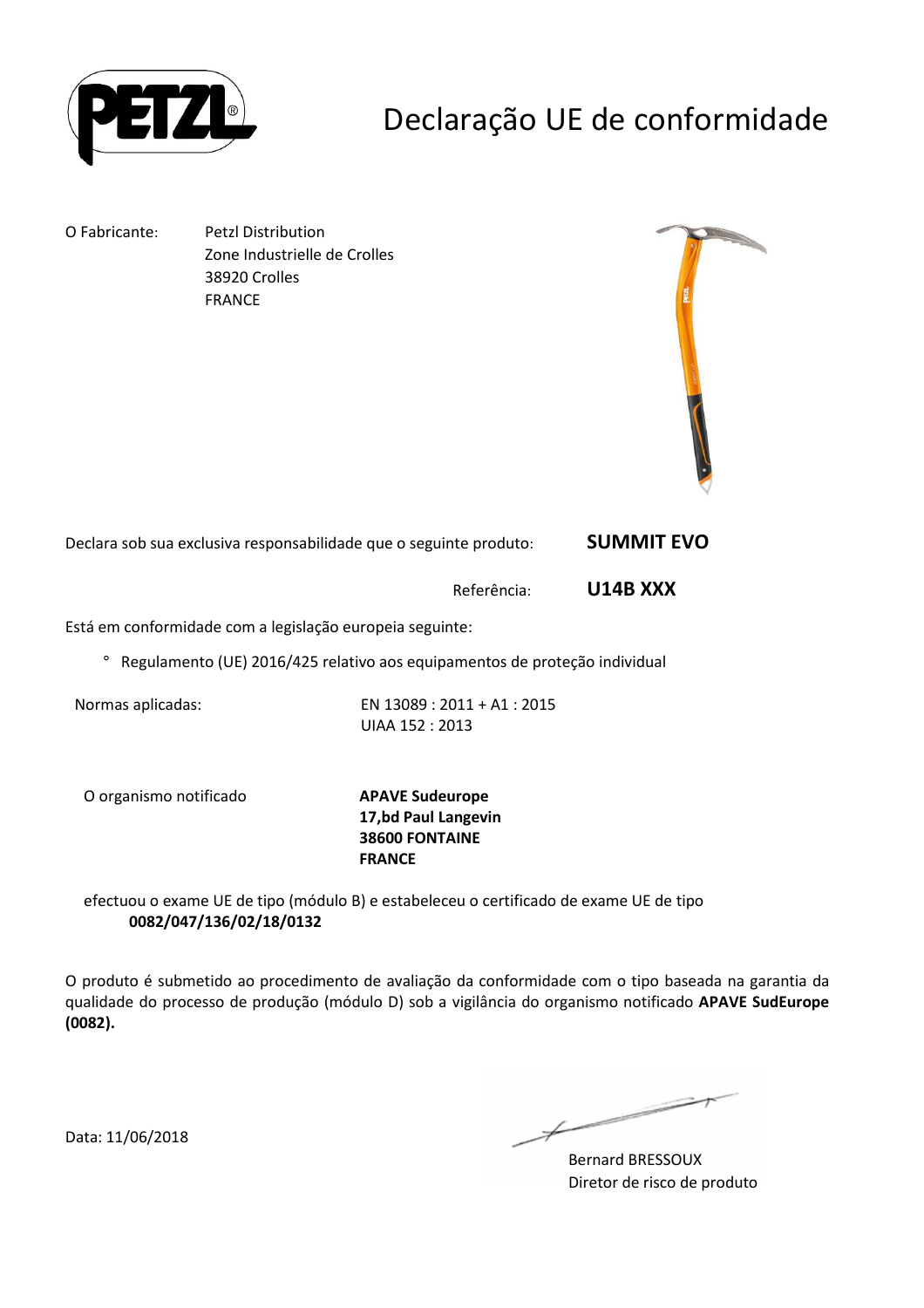

### EU-conformiteitsverklaring

Fabrikant: Petzl Distribution Zone Industrielle de Crolles 38920 Crolles FRANCE



Verklaart op eigen verantwoording dat het volgende product: **SUMMIT EVO** 

Referentie: **U14B XXX** 

Voldoet aan de volgende Europese bepalingen:

° Verordening (EU) 2016/425 betreffende persoonlijke beschergsmiddelen

Toegepaste normen: EN 13089 : 2011 + A1 : 2015 UIAA 152 : 2013

De aangemelde **APAVE Sudeurope 17,bd Paul Langevin 38600 FONTAINE FRANCE**

instantie heeft het EU-typeonderzoek (module B) verricht en het certificaat van het EU-typeonderzoek afgegeven

**0082/047/136/02/18/0132**

Het product is onderworpen aan de conformiteitsbeoordelingsprocedure aangaande de conformiteit met het type op basis van kwaliteitsborging van het productieproces (module D) onder toezicht van de aangemelde instantie **APAVE SudEurope (0082).**

Bernard BRESSOUX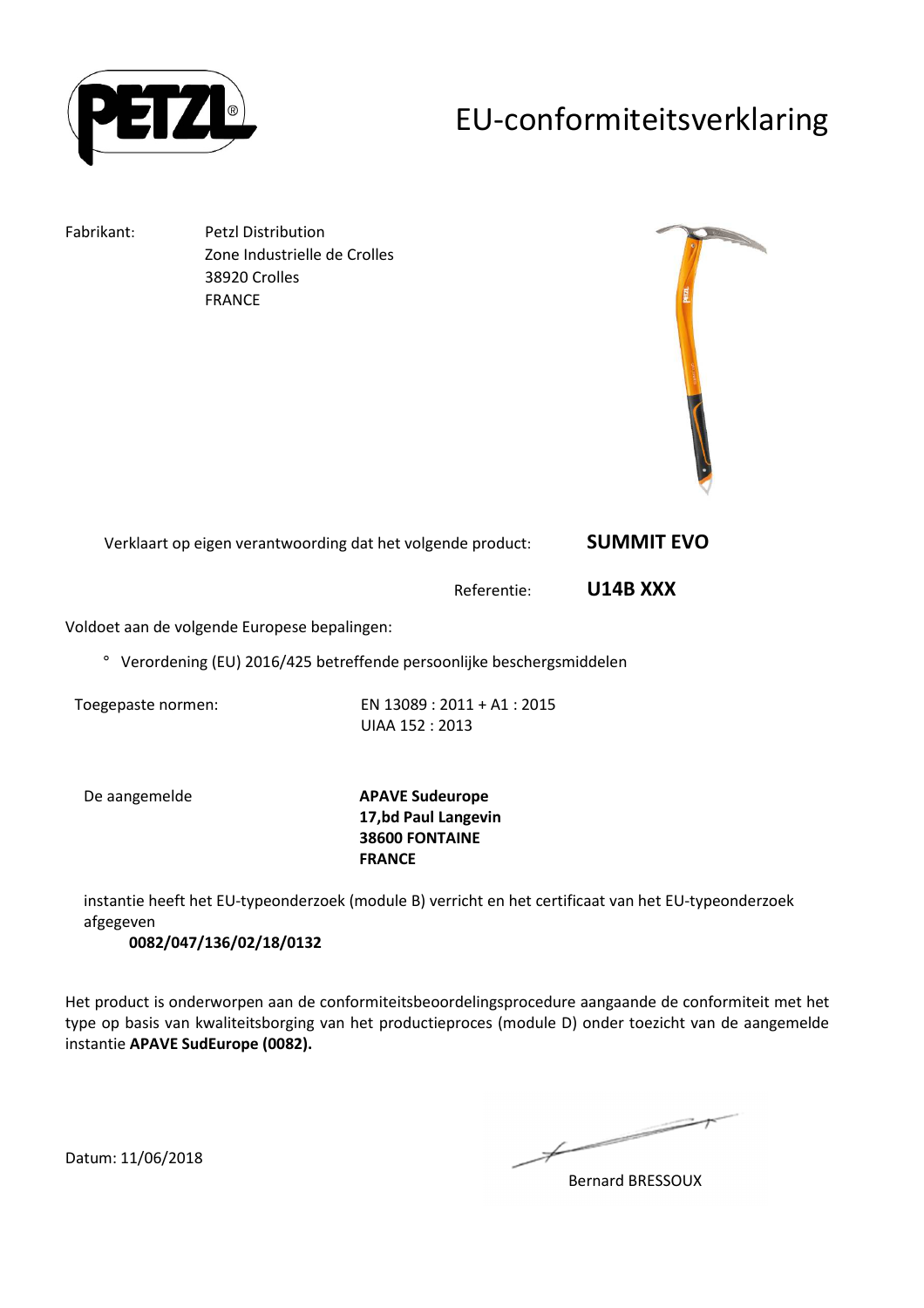Directeur van risico produkt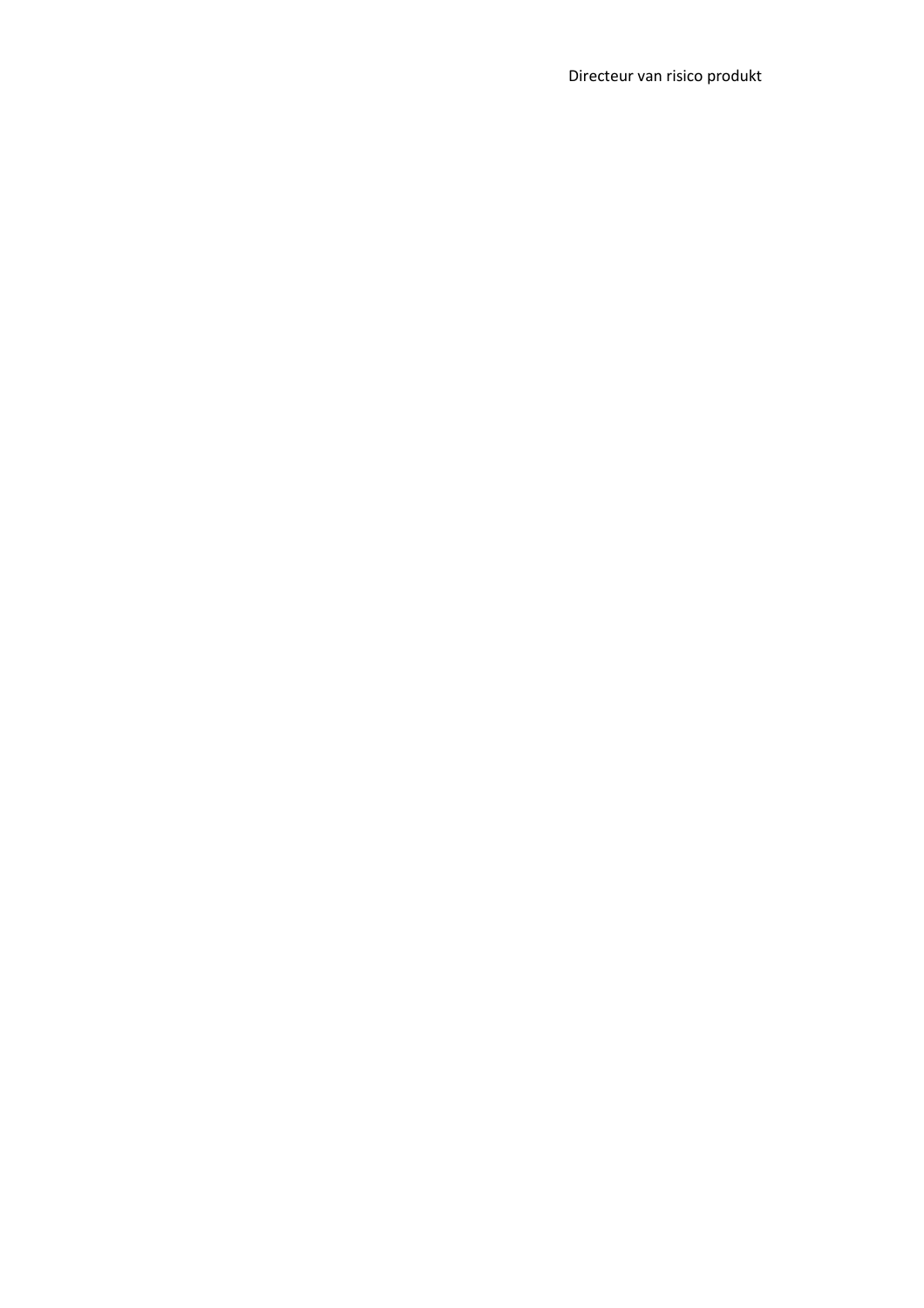

### EU-försäkran om överensstämmelse

Tillverkare: Petzl Distribution Zone Industrielle de Crolles 38920 Crolles FRANCE



| Under eget ansvar, tillkännager att följande produkt: | <b>SUMMIT EVO</b> |
|-------------------------------------------------------|-------------------|
|-------------------------------------------------------|-------------------|

Produkt referens: **U14B XXX** 

Motsvarar följande Europeisk lagstiftning:

° Förordning (EU) 2016/425 om personlig skyddsutrustning

Standarder som används: EN 13089 : 2011 + A1 : 2015 UIAA 152 : 2013

Den anmälda organ **APAVE Sudeurope**

**17,bd Paul Langevin 38600 FONTAINE FRANCE**

har utfört EU typprövning (modul B) och utfärdat EU typintyget **0082/047/136/02/18/0132**

Produkten omfattas av förfarande för bedömning av överensstämmelse med typ som grundar sig på kvalitetssäkring av produktionen (modul D) under överinseende av ett anmält organ **APAVE SudEurope (0082).**

Bernard BRESSOUX Direktör för produktrisk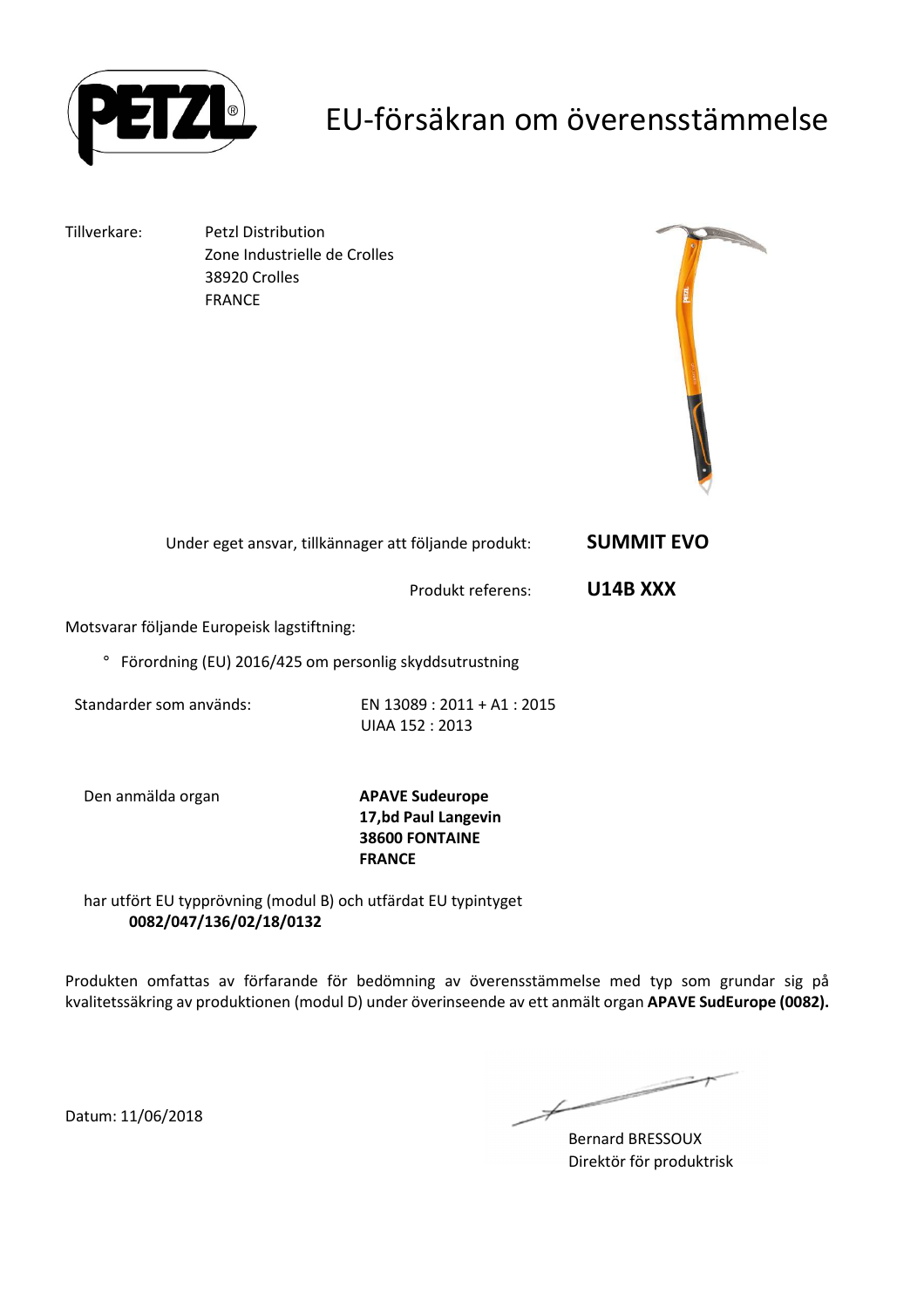

### EU-vaatimustenmukaisuusvakuutus

Valmistaja: Petzl Distribution Zone Industrielle de Crolles 38920 Crolles FRANCE



| vakuuttaa yksinomaan omalla vastuullaan, että seuraava tuote: | <b>SUMMIT EVO</b> |
|---------------------------------------------------------------|-------------------|
|---------------------------------------------------------------|-------------------|

Tuotekoodi: **U14B XXX** 

Täyttää seuraavien direktiivien vaatimukset:

° Asetus (EU) 2016/425 henkilönsuojaimista

On seuraavien standardien mukainen: EN 13089 : 2011 + A1 : 2015 UIAA 152 : 2013

Ilmoitetun laitoksen on **APAVE Sudeurope**

**17,bd Paul Langevin 38600 FONTAINE FRANCE**

suorittava taho on tehnyt EU:n tyyppitarkastuksen (moduuli B) ja on myöntänyt EU:n tyyppitarkastussertifikaatin **0082/047/136/02/18/0132**

Tuotteeseen sovelletaan arviointimenettelyä, joka kohdistuu tyyppiä koskevan vaatimuksenmukaisuuden varmistamiseen ja joka perustuu tuotantoprosessin laadunvarmistukseen (moduuli D) tyyppitarkastuksen suorittavan tahon valvonnan alaisena **APAVE SudEurope (0082).**

 $\overline{\phantom{a}}$ 

Bernard BRESSOUX

Päivämäärä: 11/06/2018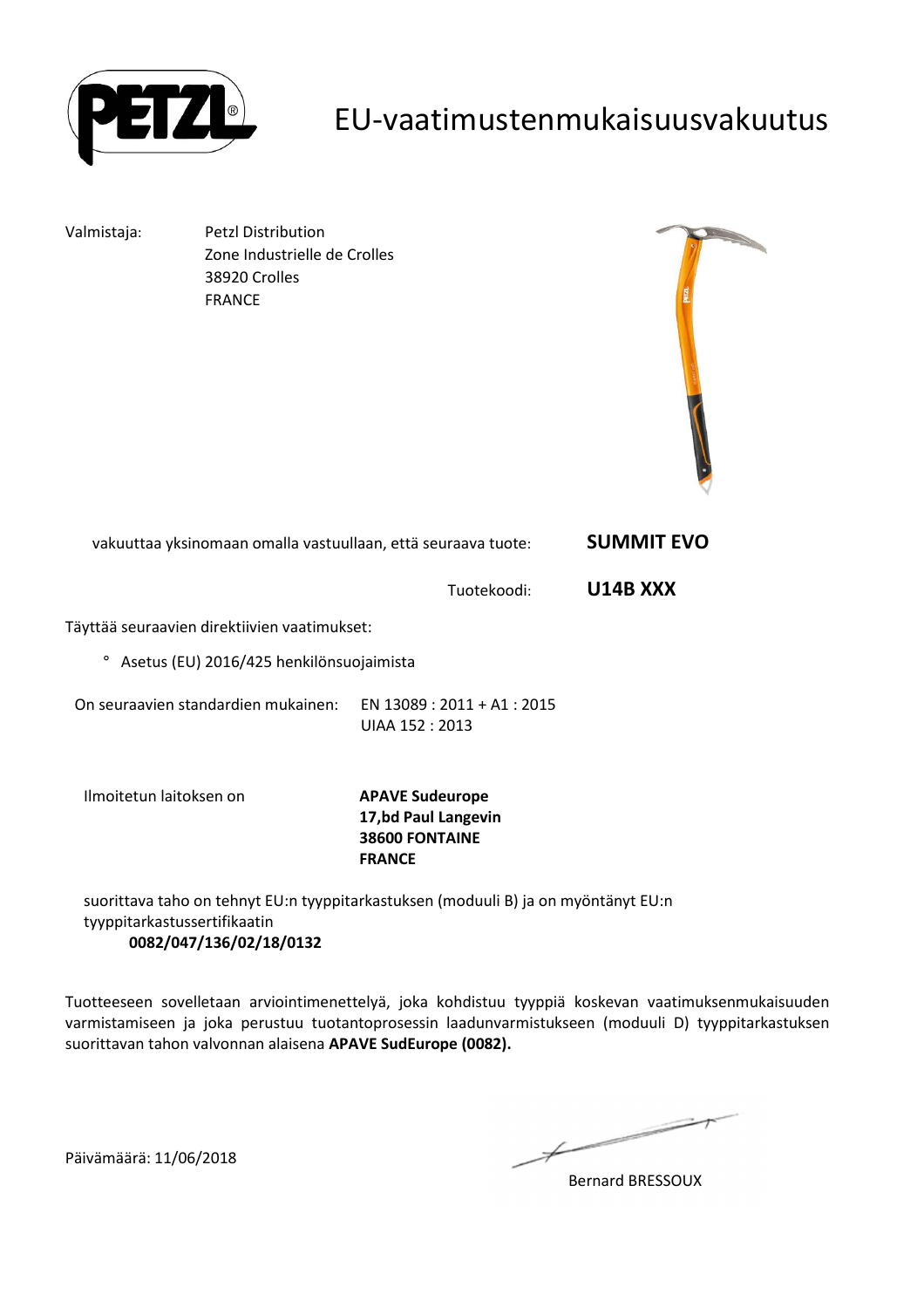Tuoteriskijohtaja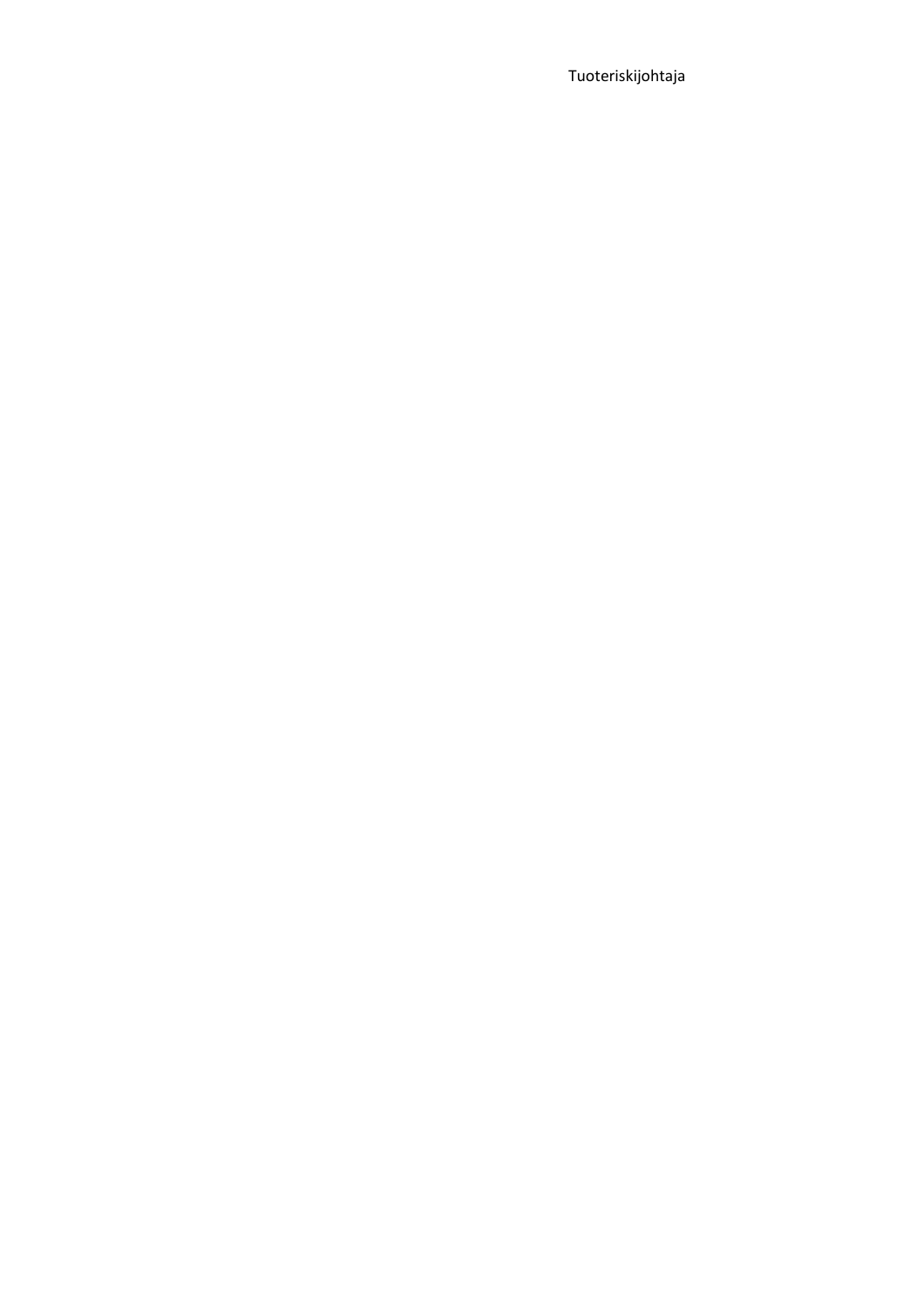

#### EU samsvarserklæring

Produsent: Petzl Distribution Zone Industrielle de Crolles 38920 Crolles FRANCE



| Erklærer med fullt ansvar at det følgende produktet: | <b>SUMMIT EVO</b> |
|------------------------------------------------------|-------------------|
|------------------------------------------------------|-------------------|

Referanse: **U14B XXX** 

Møter følgende europeiske reguleringer:

° EU regulativ 2016/425 for personlig verneutstyr.

Gjeldende standarder: EN 13089 : 2011 + A1 : 2015 UIAA 152 : 2013

Det tekniske kontrollorganet **APAVE Sudeurope**

**17,bd Paul Langevin 38600 FONTAINE FRANCE**

har utført EU typekontroll (modul B) og har etablert EU typekontroll sertifikat **0082/047/136/02/18/0132**

Produktet er underlagt vurderingsprosedyrer for konformitet i forhold til type basert på forsikringer om kvalitet i produksjonsprosessen(modul D), under tilsyn av det tekniske kontrollorganet **APAVE SudEurope (0082).**

Dato: 11/06/2018

 $\overline{\phantom{a}}$ 

Bernard BRESSOUX Produktrisiko Direktør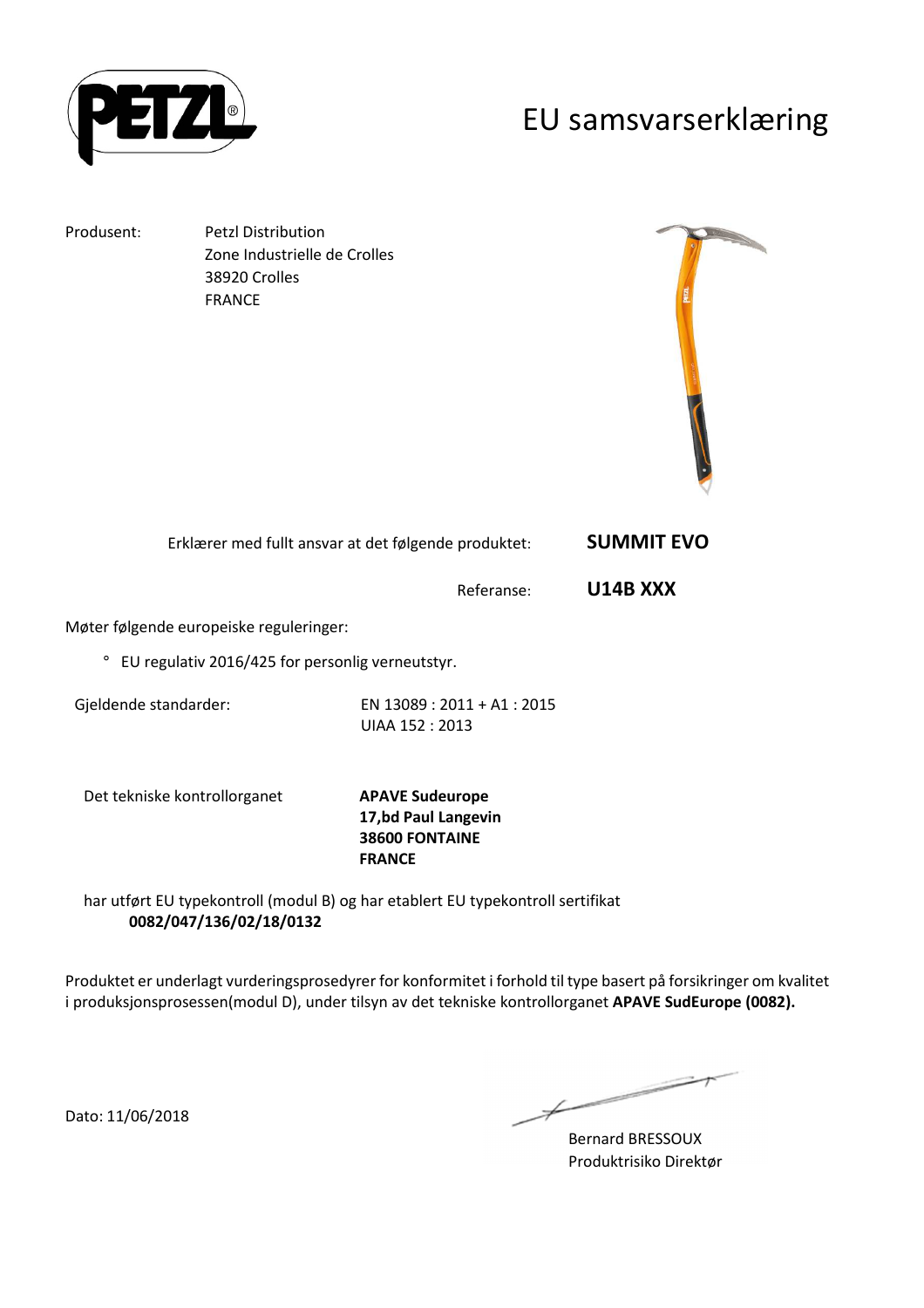

## EU prohlášení o shodě

Výrobce: Petzl Distribution Zone Industrielle de Crolles 38920 Crolles FRANCE



| Prohlašuje, na svoji plnou odpovědnost, že následující produkt: | <b>SUMMIT EVO</b> |
|-----------------------------------------------------------------|-------------------|
|-----------------------------------------------------------------|-------------------|

Kódové označení: **U14B XXX** 

Splňuje následující Evropské směrnice:

° Tento produkt splňuje Nařízení (EU) 2016/425 o osobních ochranných prostředcích.

Aplikované normy: EN 13089 : 2011 + A1 : 2015 UIAA 152 : 2013

Oznámená instituce **APAVE Sudeurope**

**17,bd Paul Langevin 38600 FONTAINE FRANCE**

provedla přezkoušení typu EU (modul B) a vydala certifikát EU o přezkoušení typu **0082/047/136/02/18/0132**

Výrobek podléhá postupu posuzování shody s typem na základě zajištění jakosti výrobního procesu (modul D), pod dohledem oznámené instituce **APAVE SudEurope (0082).**

 $\overline{\phantom{a}}$ 

Bernard BRESSOUX Ředitel rizik produktů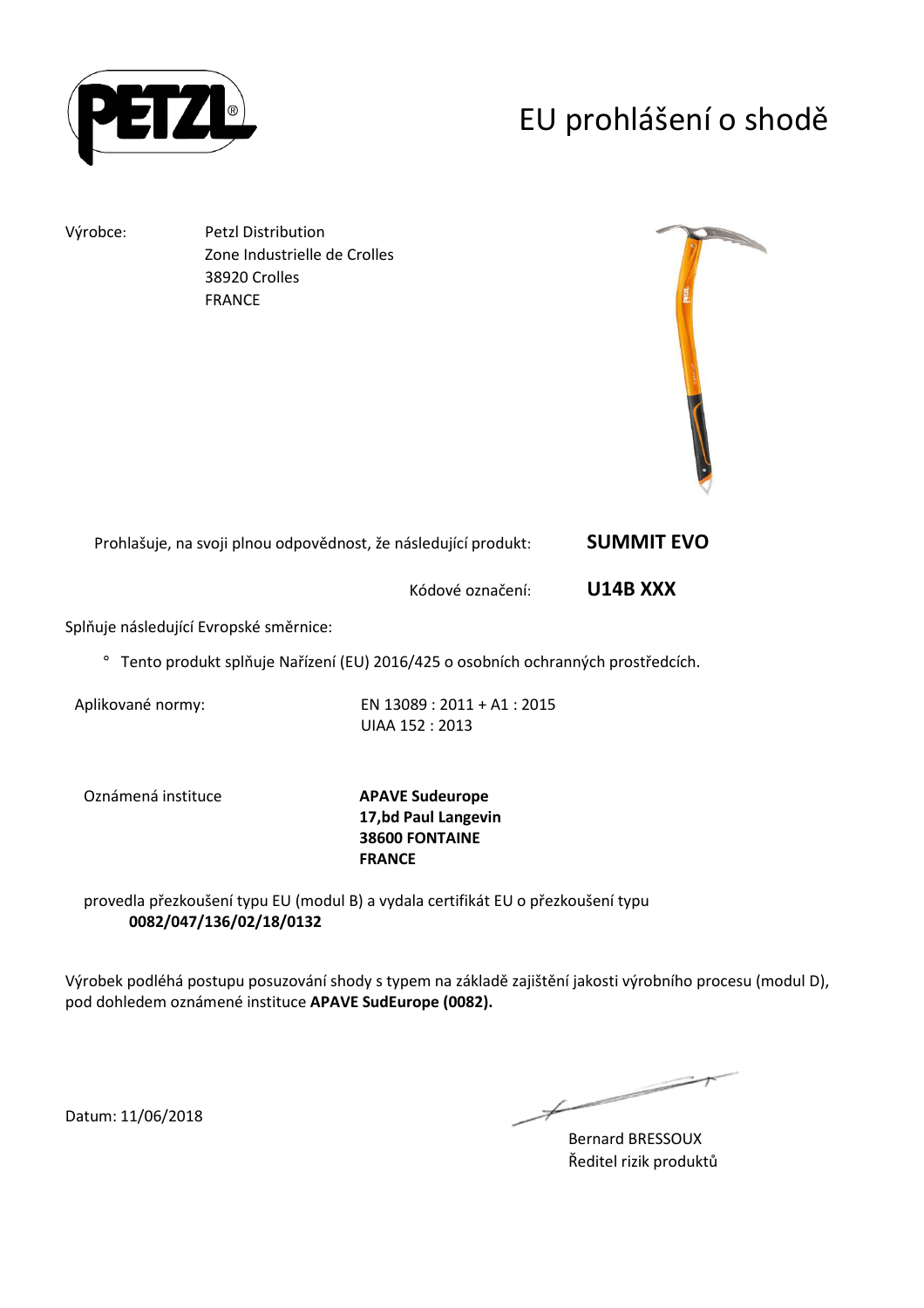

### Deklaracja zgodności UE

Producent: Petzl Distribution Zone Industrielle de Crolles 38920 Crolles FRANCE



Deklaruje na swoją wyłączną odpowiedzialność, że następujący produkt: **SUMMIT EVO** 

Kod: **U14B XXX** 

Jest zgodny z następującym prawodawstwem europejskim:

° Rozporządzenie (UE) 2016/425 w sprawie środków ochrony indywidualnej.

Zastosowane normy: EN 13089 : 2011 + A1 : 2015 UIAA 152 : 2013

Jednostka notyfikowana **APAVE Sudeurope**

**17,bd Paul Langevin 38600 FONTAINE FRANCE**

przeprowadziła badanie typu UE (moduł B) i wydała certyfikat badania typu UE **0082/047/136/02/18/0132**

Produkt podlega procedurze oceny zgodności z typem w oparciu o zapewnienie jakości procesu produkcji (moduł D) pod nadzorem jednostki notyfikującej **APAVE SudEurope (0082).**

Data: 11/06/2018

Bernard BRESSOUX Dyrektor ryzyka produktu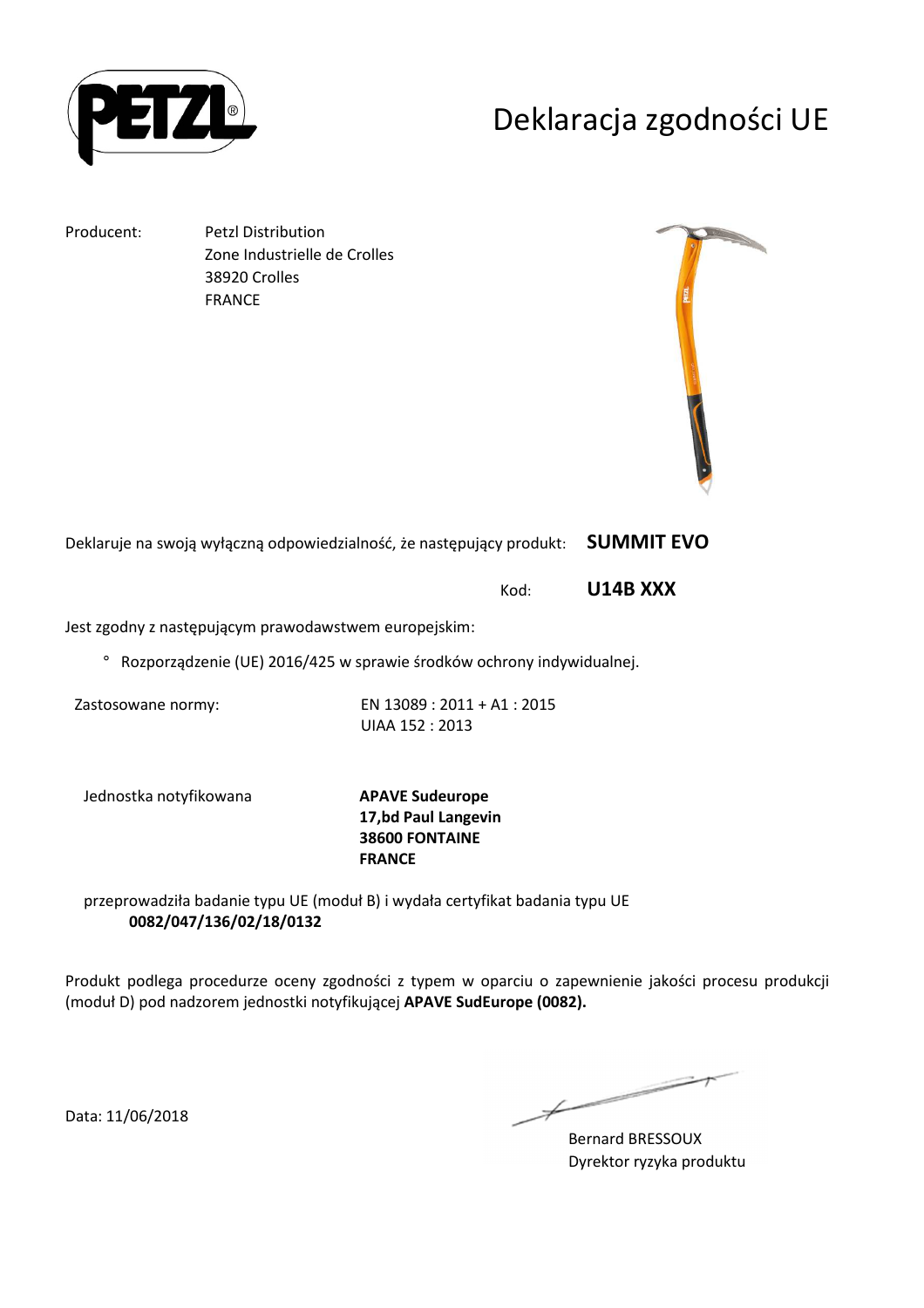

### EU izjava o skladnosti

Proizvajalec: Petzl Distribution Zone Industrielle de Crolles 38920 Crolles FRANCE



| S polno odgovornostjo izjavlja, da izdelek: | <b>SUMMIT EVO</b> |
|---------------------------------------------|-------------------|
|---------------------------------------------|-------------------|

Oznaka izdelka: **U14B XXX** 

Ustreza naslednjim evropskim predpisom:

° Uredba (EU) 2016/425 o osebni varovalni opremi.

Veljavni standardi: EN 13089 : 2011 + A1 : 2015 UIAA 152 : 2013

Priglašeni organ **APAVE Sudeurope 17,bd Paul Langevin 38600 FONTAINE FRANCE**

je opravil EU-pregled tipa (modul B) in izdal certifikat o EU-pregledu tipa **0082/047/136/02/18/0132**

Izdelek je predmet postopka presoje za skladnost s tipom na podlagi zagotavljanja kakovosti proizvodnega procesa (modul D), pod nadzorom priglašenega organa **APAVE SudEurope (0082).**

Bernard BRESSOUX Direktor tveganj proizvode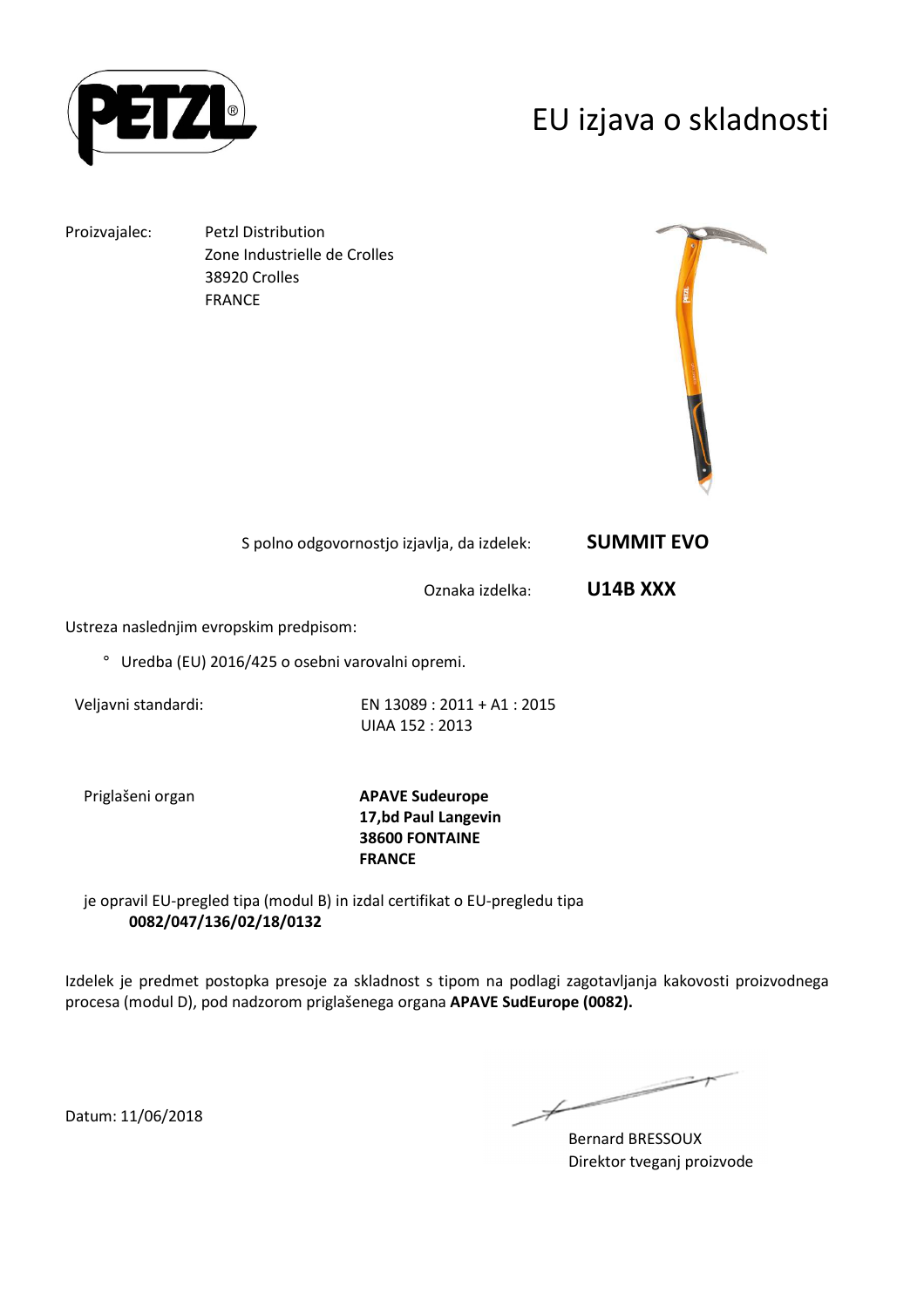

## EU megfelelőségi nyilatkozat

A gyártó: Petzl Distribution Zone Industrielle de Crolles 38920 Crolles FRANCE



| Ezúton nyilatkozik, hogy a következő termék: | <b>SUMMIT EVO</b> |
|----------------------------------------------|-------------------|
|----------------------------------------------|-------------------|

Cikkszám: **U14B XXX** 

Megfelel a következő európai szabványoknak:

° 2016/425 számú (EU) rendelet az egyéni védőeszközökről.

Alaklamazandó előírások: EN 13089 : 2011 + A1 : 2015 UIAA 152 : 2013

A notifikált szervezet **APAVE Sudeurope**

**17,bd Paul Langevin 38600 FONTAINE FRANCE**

elvégzi az EU-típusvizsgálatot (B. modul) és kiállítja az EU minőségtanúsítványt **0082/047/136/02/18/0132**

A terméket notifikált szervezet ellenőrzése alatt a gyártási folyamat minőségbiztosításán alapuló típusmegfelelőségi vizsgálatnak vetik alá (D. Modul) **APAVE SudEurope (0082).**

 $\overline{\phantom{a}}$ 

Bernard BRESSOUX Termék kockázati igazgató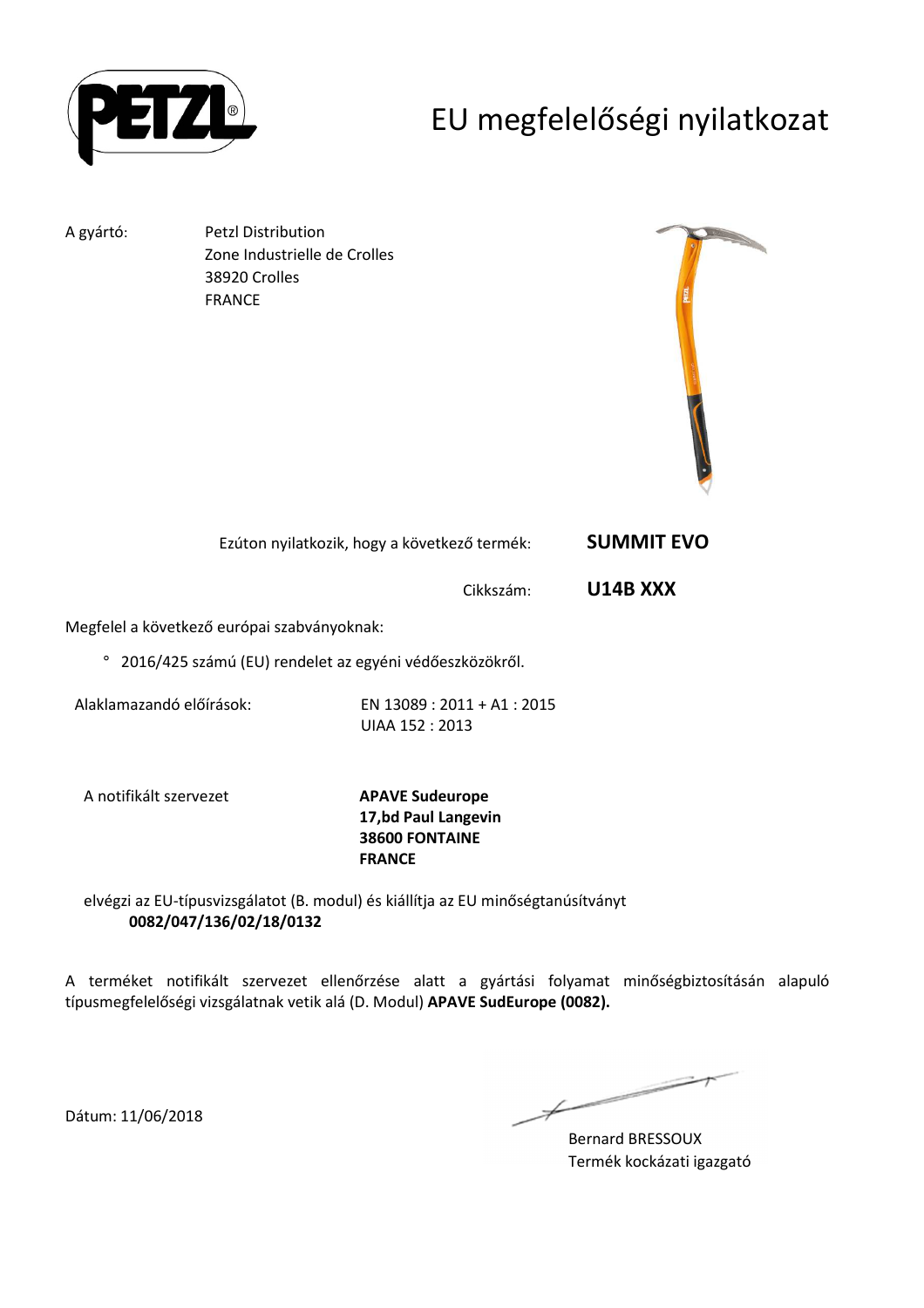

### Декларация ЕС за съответствие

Производителят: Petzl Distribution Zone Industrielle de Crolles 38920 Crolles FRANCE



Декларира под своя лична отговорност, че продуктът: **SUMMIT EVO** 

Референтен номер: **U14B XXX** 

Е в съответствие със следните европейски нормативни документи:

° Регламент (ЕС) 2016/425 относно личните предпазни средства.

Приложими стандарти: EN 13089 : 2011 + A1 : 2015 UIAA 152 : 2013

Нотифицираният орган **APAVE Sudeurope**

**17,bd Paul Langevin 38600 FONTAINE FRANCE**

е осъществил изследване ЕС на типа (модул В) и е издал сертификат за изпитание ЕС на типа **0082/047/136/02/18/0132**

Продуктът е преминал процедура за изследване съответствието на типа въз основа на осигуряване на качеството на производството (модул D) под контрола на нотифициран орган **APAVE SudEurope (0082).**

Bernard BRESSOUX директор на риска за продукти

Дата: 11/06/2018